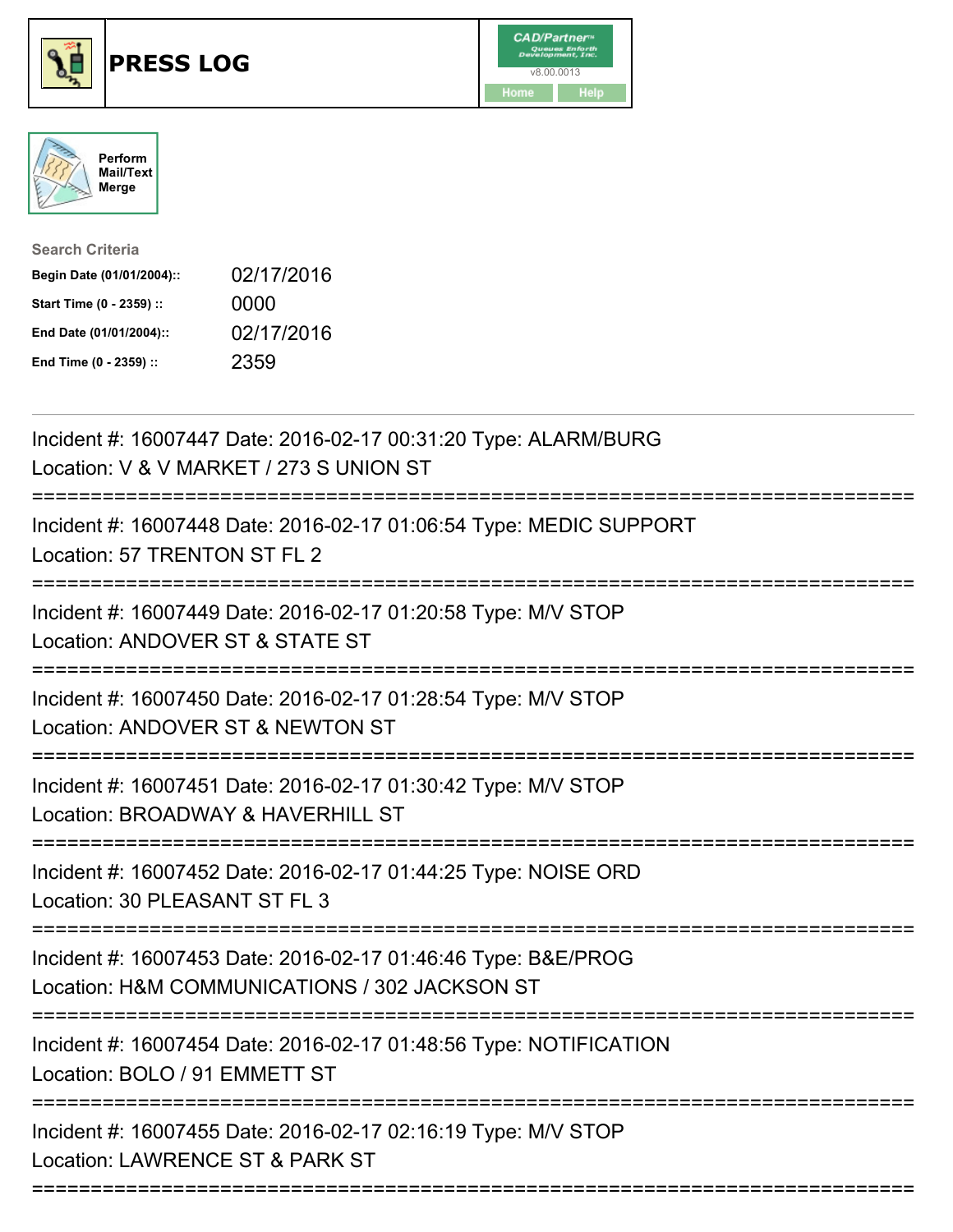| Incident #: 16007456 Date: 2016-02-17 02:17:09 Type: ALARMS<br>Location: MEDICAL / 35 COMMON ST #321                     |
|--------------------------------------------------------------------------------------------------------------------------|
| Incident #: 16007457 Date: 2016-02-17 02:20:06 Type: M/V STOP<br>Location: BROADWAY & TREMONT ST                         |
| Incident #: 16007458 Date: 2016-02-17 02:20:59 Type: M/V STOP<br>Location: 265 LOWELL ST                                 |
| Incident #: 16007459 Date: 2016-02-17 02:30:49 Type: M/V STOP<br>Location: AVON ST & JACKSON ST<br>:================     |
| Incident #: 16007460 Date: 2016-02-17 02:32:43 Type: M/V STOP<br>Location: PARKER ST & SALEM ST                          |
| Incident #: 16007461 Date: 2016-02-17 03:03:41 Type: DRUG OVERDOSE<br>Location: 20 EATON ST                              |
| Incident #: 16007462 Date: 2016-02-17 03:30:40 Type: M/V STOP<br>Location: BROADWAY & TREMONT ST                         |
| Incident #: 16007463 Date: 2016-02-17 03:47:20 Type: MEDIC SUPPORT<br>Location: 32 LAWRENCE ST #21                       |
| Incident #: 16007464 Date: 2016-02-17 03:48:41 Type: M/V STOP<br>Location: ESSEX ST & LAWRENCE ST                        |
| Incident #: 16007465 Date: 2016-02-17 04:14:27 Type: MEDIC SUPPORT<br>Location: 55 DURSO AV                              |
| Incident #: 16007466 Date: 2016-02-17 06:11:10 Type: E911 HANGUP<br>Location: HEALTH & EDUCATION SERVICES / 215 CANAL ST |
| Incident #: 16007467 Date: 2016-02-17 06:58:43 Type: PARK & WALK<br>Location: BROADWAY & HAVERHILL ST                    |
| Incident #: 16007468 Date: 2016-02-17 07:01:48 Type: M/V STOP<br>Location: HAMPSHIRE ST & MYRTLE ST                      |
| Incident #: 16007469 Date: 2016-02-17 07:17:50 Type: M/V STOP<br>Location: BROADWAY & COMMON ST                          |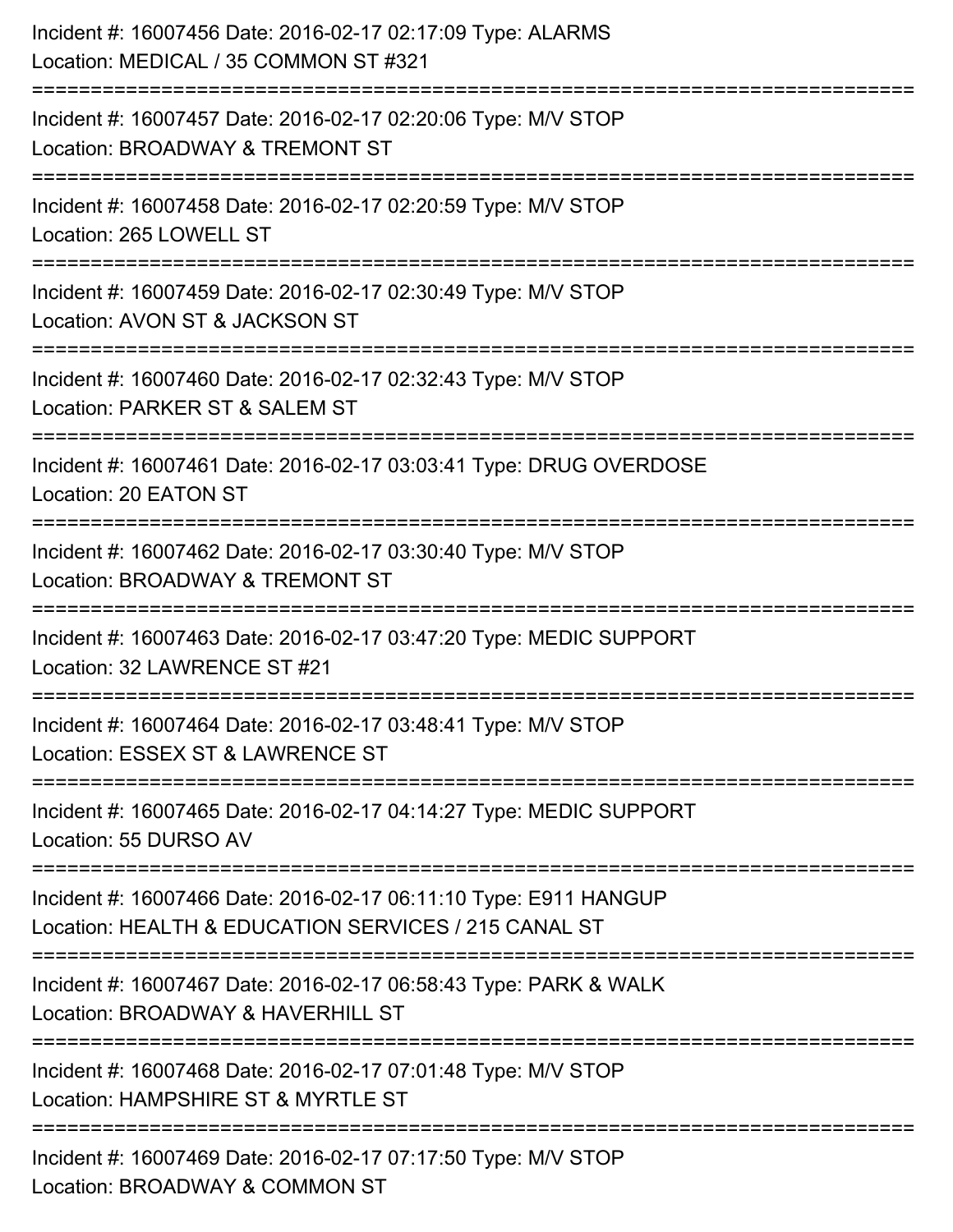| Incident #: 16007470 Date: 2016-02-17 07:20:11 Type: ALARMS<br>Location: VECINA BEAUTY SUPPLY / 196 BROADWAY     |
|------------------------------------------------------------------------------------------------------------------|
| Incident #: 16007471 Date: 2016-02-17 07:30:41 Type: M/V STOP<br>Location: 25 MARSTON ST                         |
| Incident #: 16007472 Date: 2016-02-17 07:40:15 Type: M/V STOP<br>Location: ISLAND ST & UNION ST                  |
| Incident #: 16007473 Date: 2016-02-17 07:41:23 Type: DISORDERLY<br>Location: 27 FARLEY ST FL 1                   |
| Incident #: 16007474 Date: 2016-02-17 07:43:51 Type: HIT & RUN M/V<br>Location: HAVERHILL ST & LAWRENCE ST       |
| Incident #: 16007475 Date: 2016-02-17 07:45:45 Type: M/V STOP<br>Location: CANAL ST & UNION ST                   |
| Incident #: 16007476 Date: 2016-02-17 07:46:54 Type: M/V STOP<br>Location: ESSEX ST & HAMPSHIRE ST               |
| Incident #: 16007477 Date: 2016-02-17 07:47:37 Type: 209A/SERVE<br>Location: 130 SHEPARD ST                      |
| Incident #: 16007478 Date: 2016-02-17 07:51:04 Type: M/V STOP<br>Location: HAMPSHIRE ST & LOWELL ST              |
| Incident #: 16007479 Date: 2016-02-17 07:52:44 Type: WIRE DOWN<br>Location: 6 E HAVERHILL ST                     |
| Incident #: 16007480 Date: 2016-02-17 07:55:45 Type: 209A/SERVE<br>Location: 75 CAMBRIDGE ST                     |
| Incident #: 16007481 Date: 2016-02-17 08:00:50 Type: INVESTIGATION<br>Location: EL PILON MARKET / 304 JACKSON ST |
| Incident #: 16007482 Date: 2016-02-17 08:05:25 Type: 209A/SERVE<br>Location: 73 LYNN ST                          |
| Incident #: 16007483 Date: 2016-02-17 08:08:34 Type: M/V STOP                                                    |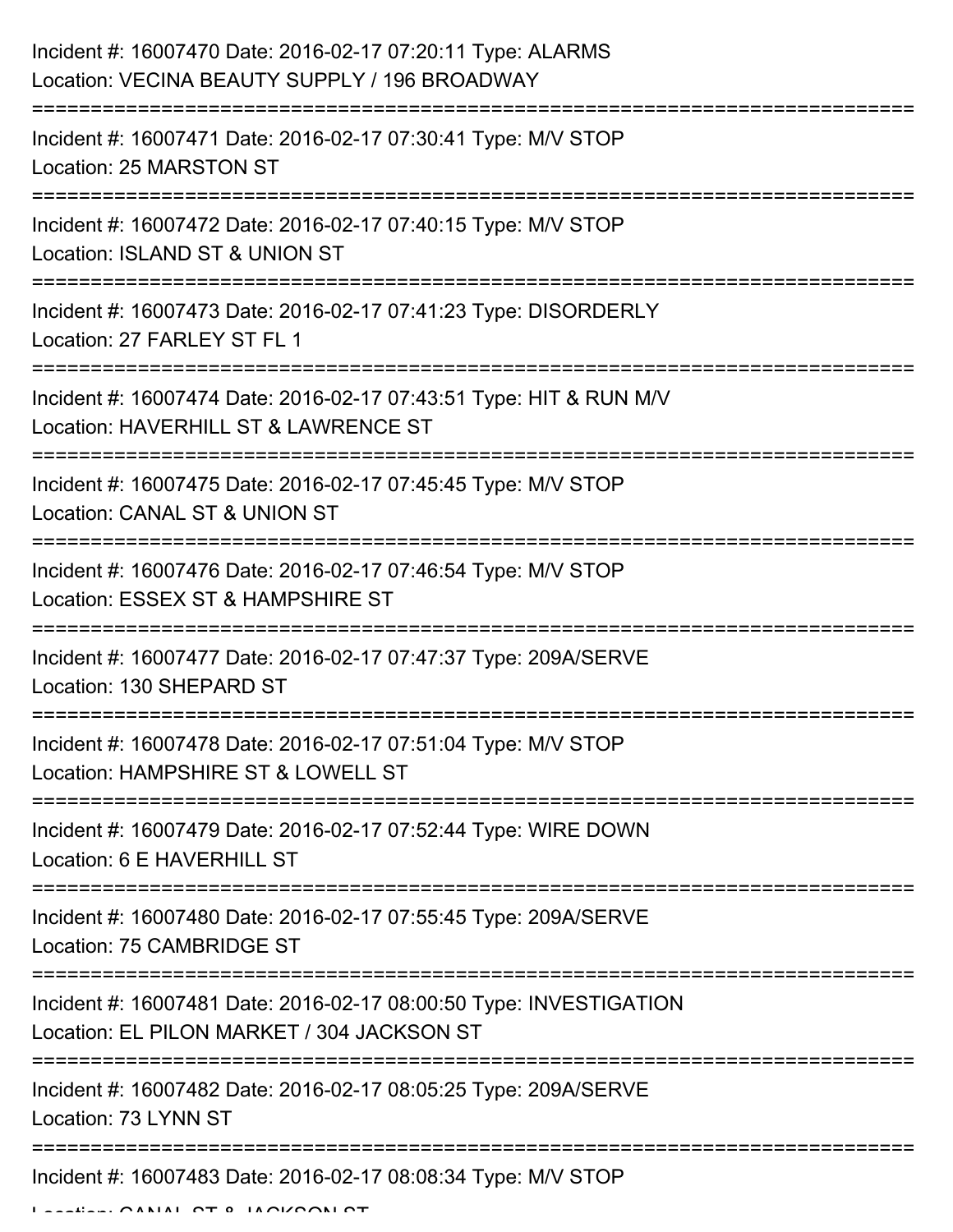| Incident #: 16007484 Date: 2016-02-17 08:27:05 Type: STOL/MV/PAS<br>Location: 18 LOGAN ST          |
|----------------------------------------------------------------------------------------------------|
| Incident #: 16007485 Date: 2016-02-17 09:11:06 Type: B&E/PAST<br>Location: 300 JACKSON ST          |
| Incident #: 16007486 Date: 2016-02-17 09:15:19 Type: 209A/SERVE<br>Location: 644 HAVERHILL ST      |
| Incident #: 16007487 Date: 2016-02-17 09:15:22 Type: MEDIC SUPPORT<br>Location: 700 ESSEX ST       |
| Incident #: 16007488 Date: 2016-02-17 09:26:52 Type: 209A/SERVE<br>Location: 383 HAVERHILL ST      |
| Incident #: 16007489 Date: 2016-02-17 09:31:14 Type: M/V STOP<br>Location: 60 AMHERST ST           |
| Incident #: 16007490 Date: 2016-02-17 09:32:22 Type: M/V STOP<br>Location: 400 BROADWAY            |
| Incident #: 16007497 Date: 2016-02-17 09:34:47 Type: WIRE DOWN<br>Location: 143 HIGH ST            |
| Incident #: 16007491 Date: 2016-02-17 09:37:31 Type: PARK & WALK<br>Location: BROADWAY             |
| Incident #: 16007492 Date: 2016-02-17 09:38:21 Type: M/V STOP<br>Location: 290 MERRIMACK ST        |
| Incident #: 16007493 Date: 2016-02-17 09:39:55 Type: WARRANT SERVE<br>Location: 4 HILLSIDE AV      |
| Incident #: 16007494 Date: 2016-02-17 09:42:42 Type: SUS PERS/MV<br>Location: FOSTER ST & SALEM ST |
| Incident #: 16007495 Date: 2016-02-17 09:48:56 Type: M/V STOP<br>Location: 600 ESSEX ST            |
|                                                                                                    |

Incident #: 16007496 Date: 2016-02-17 09:50:49 Type: WARRANT SERVE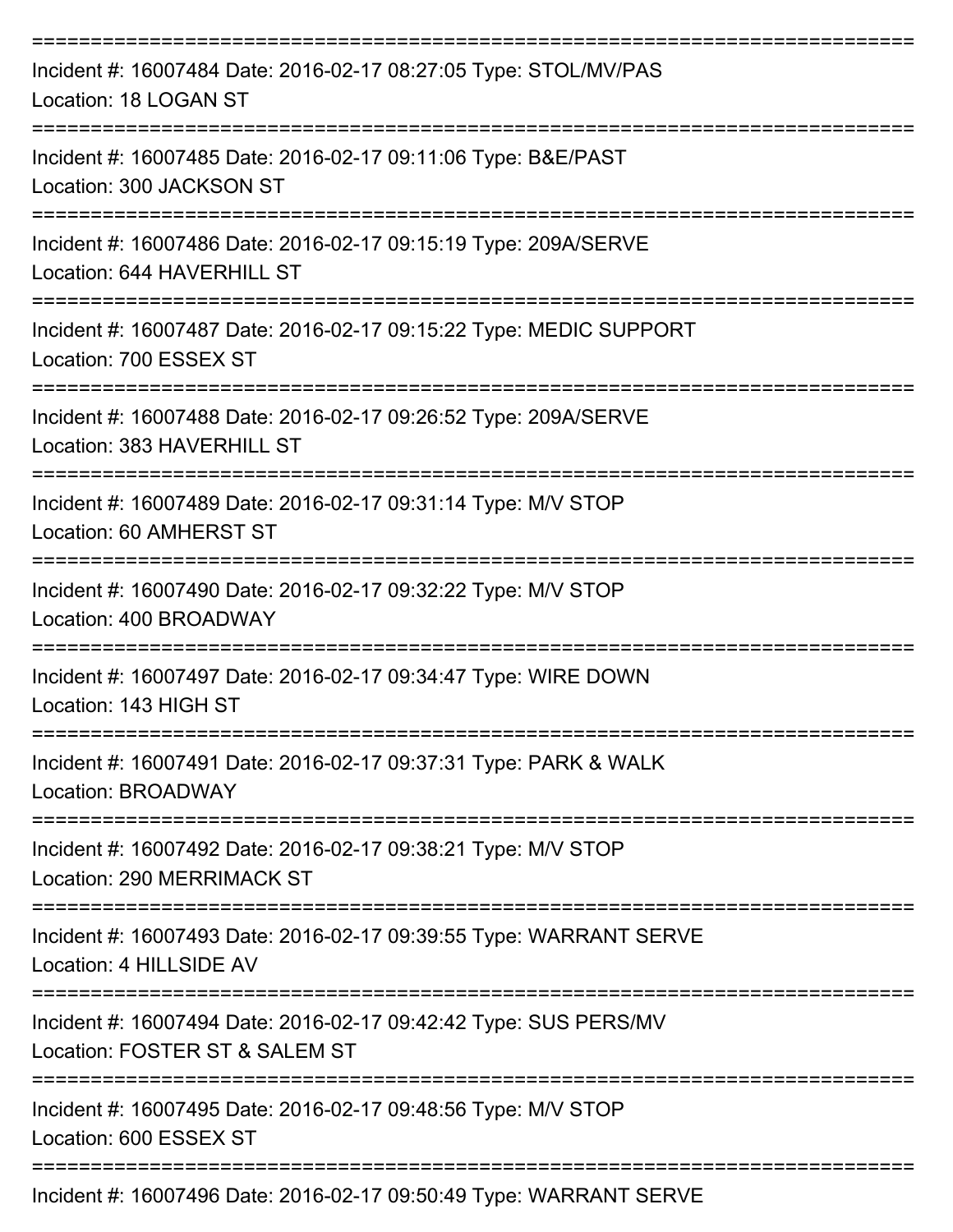| Incident #: 16007498 Date: 2016-02-17 09:53:15 Type: 209A/SERVE<br><b>Location: 9 HARRIMAN ST</b>        |
|----------------------------------------------------------------------------------------------------------|
| Incident #: 16007499 Date: 2016-02-17 10:01:46 Type: M/V STOP<br>Location: 267 MERRIMACK ST              |
| Incident #: 16007500 Date: 2016-02-17 10:04:33 Type: MEDIC SUPPORT<br>Location: 490 HAMPSHIRE ST #608    |
| Incident #: 16007501 Date: 2016-02-17 10:06:39 Type: M/V STOP<br>Location: 428 S BROADWAY                |
| Incident #: 16007502 Date: 2016-02-17 10:11:55 Type: 209A/SERVE<br>Location: 20 CYPRESS AV               |
| Incident #: 16007503 Date: 2016-02-17 10:12:36 Type: SPECIAL CHECK<br>Location: 50 BROADWAY              |
| Incident #: 16007504 Date: 2016-02-17 10:13:45 Type: 209A/SERVE<br>Location: 61 BRADFORD ST              |
| Incident #: 16007505 Date: 2016-02-17 10:18:50 Type: AUTO ACC/PI<br>Location: AMESBURY ST & HAVERHILL ST |
| Incident #: 16007506 Date: 2016-02-17 10:25:28 Type: M/V STOP<br>Location: 11 BROOKFIELD ST              |
| Incident #: 16007507 Date: 2016-02-17 10:26:34 Type: M/V STOP<br>Location: 270 CANAL ST                  |
| Incident #: 16007508 Date: 2016-02-17 10:33:26 Type: PARK & WALK<br>Location: BROADWAY                   |
| Incident #: 16007509 Date: 2016-02-17 10:34:45 Type: MEDIC SUPPORT<br>Location: 5 S UNION ST FL 5        |
| Incident #: 16007510 Date: 2016-02-17 10:36:12 Type: B&E FOLLOW UP<br>Location: 300 JACKSON ST           |
|                                                                                                          |

Incident #: 16007511 Date: 2016 02 17 10:38:35 Type: M/V STOP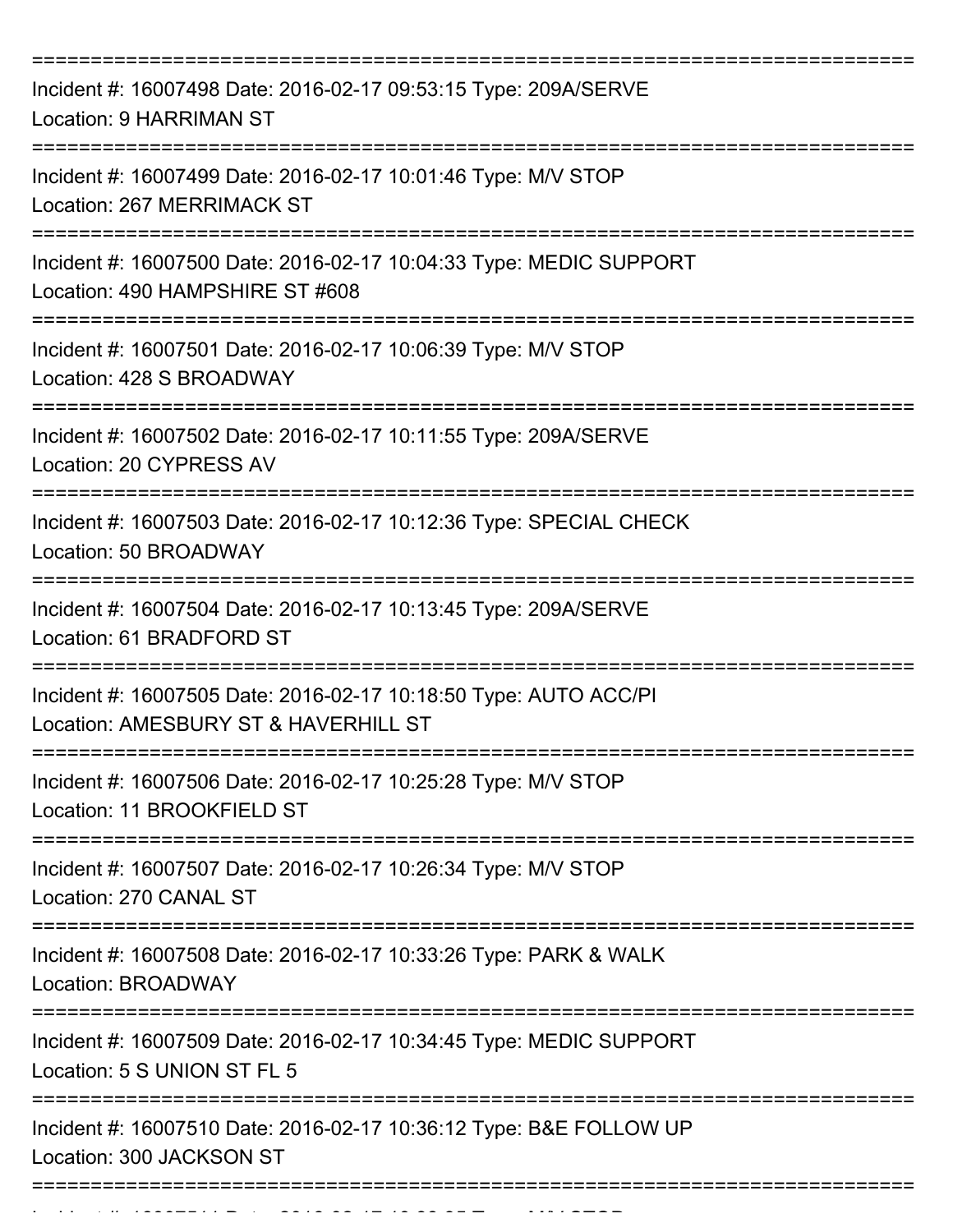Location: 30 S BROADWAY =========================================================================== Incident #: 16007512 Date: 2016-02-17 10:53:12 Type: M/V STOP Location: 15 MEDFORD ST =========================================================================== Incident #: 16007513 Date: 2016-02-17 10:56:32 Type: HIT & RUN M/V Location: 11 OREGON AV =========================================================================== Incident #: 16007514 Date: 2016-02-17 11:01:20 Type: M/V STOP Location: 22 HANCOCK ST =========================================================================== Incident #: 16007515 Date: 2016-02-17 11:04:02 Type: M/V STOP Location: FERRY ST & HIGH ST =========================================================================== Incident #: 16007517 Date: 2016-02-17 11:04:24 Type: FRAUD Location: 196 JACKSON ST #5 FL 2 =========================================================================== Incident #: 16007519 Date: 2016-02-17 11:04:25 Type: ALARM/BURG Location: 170 E FERRY ST =========================================================================== Incident #: 16007516 Date: 2016-02-17 11:06:36 Type: M/V STOP Location: 24 LORING ST =========================================================================== Incident #: 16007518 Date: 2016-02-17 11:27:26 Type: M/V STOP Location: 76 F HAVERHILL ST =========================================================================== Incident #: 16007521 Date: 2016-02-17 11:32:22 Type: KEEP PEACE Location: 35 BRUCE ST =========================================================================== Incident #: 16007520 Date: 2016-02-17 11:33:04 Type: INVEST CONT Location: 90 LOWELL ST =========================================================================== Incident #: 16007522 Date: 2016-02-17 11:35:06 Type: M/V STOP Location: CENTRAL BRIDGE =========================================================================== Incident #: 16007523 Date: 2016-02-17 11:36:41 Type: M/V STOP Location: 436 S BROADWAY =========================================================================== Incident #: 16007524 Date: 2016-02-17 11:38:48 Type: B&E/PROG Location: 3A STEVENS ST

===========================================================================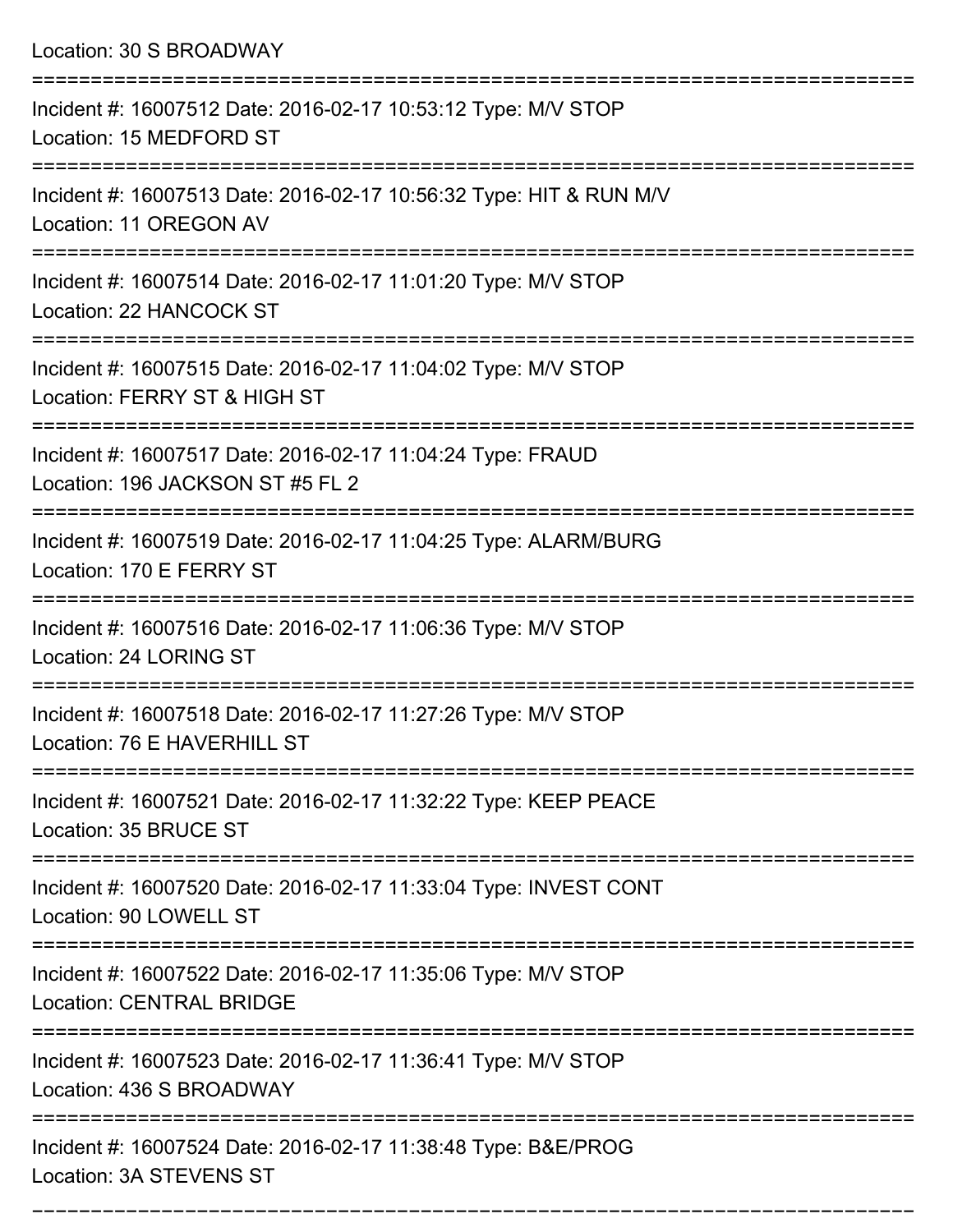| Incident #: 16007525 Date: 2016-02-17 11:54:49 Type: M/V STOP<br>Location: ESSEX ST & LAWRENCE ST                        |
|--------------------------------------------------------------------------------------------------------------------------|
| Incident #: 16007526 Date: 2016-02-17 11:58:07 Type: CK WELL BEING<br>Location: 490 HAMPSHIRE ST #502                    |
| Incident #: 16007527 Date: 2016-02-17 11:59:30 Type: M/V STOP<br>Location: 50 FOSTER ST<br>============================= |
| Incident #: 16007528 Date: 2016-02-17 12:03:25 Type: HIT & RUN M/V<br>Location: ANDOVER ST & PARKER ST                   |
| Incident #: 16007529 Date: 2016-02-17 12:15:17 Type: AUTO ACC/NO PI<br>Location: N CANAL & S BROADWAY                    |
| Incident #: 16007530 Date: 2016-02-17 12:17:04 Type: MEDIC SUPPORT<br>Location: 381 ESSEX ST<br>--------------------     |
| Incident #: 16007531 Date: 2016-02-17 12:27:59 Type: TENANT PROB<br>Location: 680 LOWELL ST #1                           |
| Incident #: 16007532 Date: 2016-02-17 12:31:38 Type: FIRE<br>Location: 268 LAWRENCE ST                                   |
| Incident #: 16007533 Date: 2016-02-17 12:31:45 Type: M/V STOP<br>Location: 26 TEXAS AV                                   |
| Incident #: 16007534 Date: 2016-02-17 12:40:30 Type: M/V STOP<br>Location: 133 LAWRENCE ST                               |
| Incident #: 16007535 Date: 2016-02-17 12:46:40 Type: SUS PERS/MV<br>Location: 360 BROADWAY                               |
| Incident #: 16007536 Date: 2016-02-17 12:48:51 Type: PARK & WALK<br>Location: BROADWAY                                   |
| Incident #: 16007537 Date: 2016-02-17 12:58:59 Type: SUS PERS/MV<br>Location: 152 BROADWAY                               |
| Incident #: 16007539 Date: 2016-02-17 13:21:21 Type: MAN DOWN<br>Location: BROADWAY & LOWELL ST                          |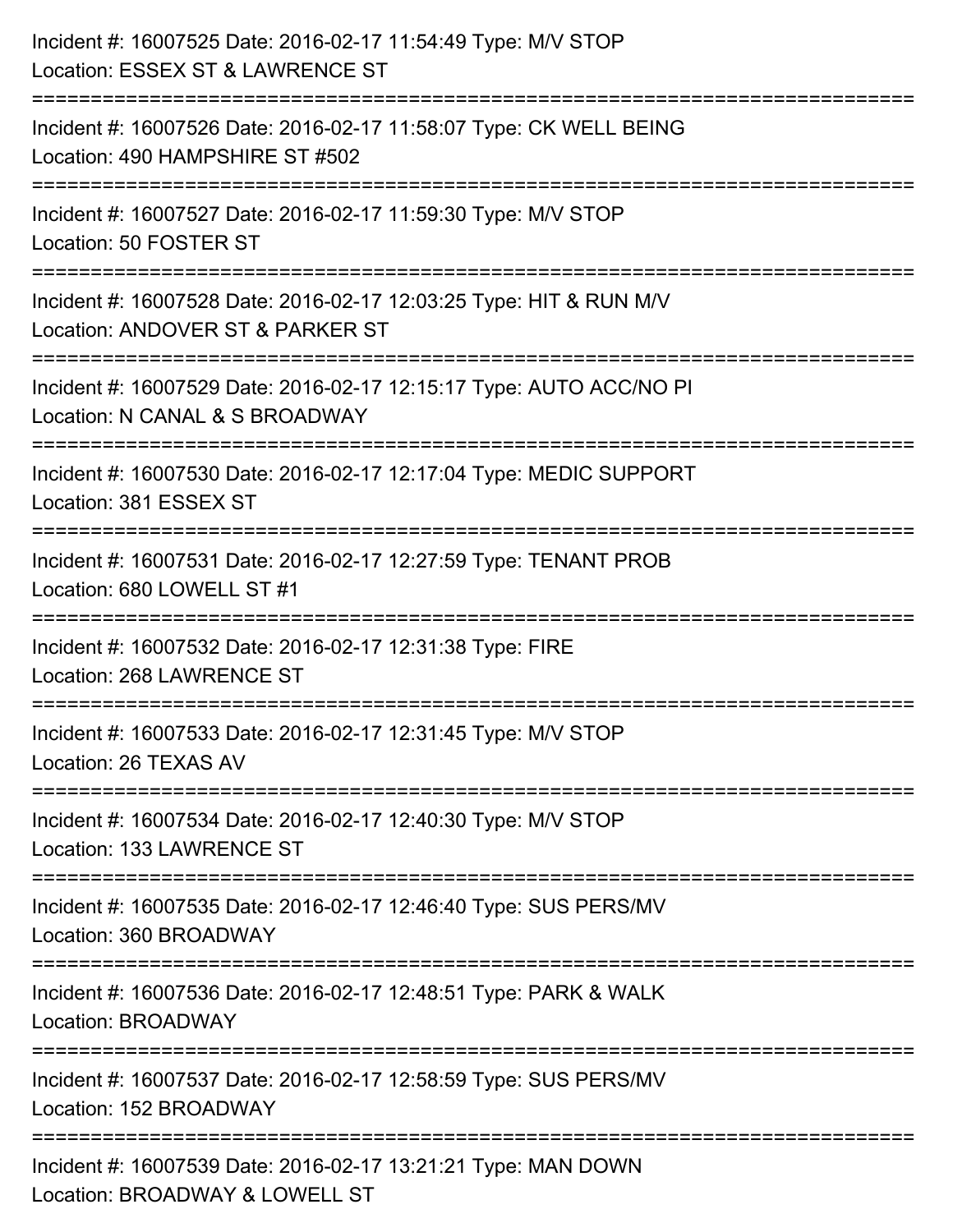| Incident #: 16007538 Date: 2016-02-17 13:22:07 Type: AUTO ACC/NO PI<br>Location: BROADWAY & LOWELL ST                            |
|----------------------------------------------------------------------------------------------------------------------------------|
| Incident #: 16007540 Date: 2016-02-17 13:29:05 Type: SHOPLIFTING<br>Location: 365 ESSEX ST                                       |
| Incident #: 16007541 Date: 2016-02-17 13:48:56 Type: M/V STOP<br>Location: 206 BROADWAY                                          |
| Incident #: 16007542 Date: 2016-02-17 13:50:00 Type: MAN DOWN<br>Location: 101 AMESBURY ST                                       |
| Incident #: 16007543 Date: 2016-02-17 14:19:49 Type: M/V STOP<br>Location: 24 CROSBY ST                                          |
| Incident #: 16007544 Date: 2016-02-17 14:21:21 Type: M/V STOP<br>Location: LAWRENCE ST & MYRTLE ST                               |
| Incident #: 16007545 Date: 2016-02-17 14:22:51 Type: SUICIDE ATTEMPT<br>Location: 36 NEWTON ST                                   |
| Incident #: 16007547 Date: 2016-02-17 14:28:21 Type: DOMESTIC/PROG<br>Location: 67 AVON ST                                       |
| Incident #: 16007546 Date: 2016-02-17 14:29:01 Type: KEEP PEACE<br>Location: 67 AVON ST FL 2                                     |
| Incident #: 16007548 Date: 2016-02-17 14:30:58 Type: SPECIAL CHECK<br>Location: 26 ABBOTT ST                                     |
| Incident #: 16007549 Date: 2016-02-17 14:40:45 Type: RECOV/STOL/MV<br>Location: 267 PARK ST                                      |
| Incident #: 16007550 Date: 2016-02-17 14:41:56 Type: WARRANT SERVE<br>Location: 23 KENDALL ST                                    |
| =======================<br>Incident #: 16007551 Date: 2016-02-17 14:43:03 Type: CK WELL BEING<br>Location: 490 HAMPSHIRE ST #502 |
| Incident #: 16007552 Date: 2016-02-17 14:49:19 Type: DRUG VIO                                                                    |

Location: 82 ORCHARD ST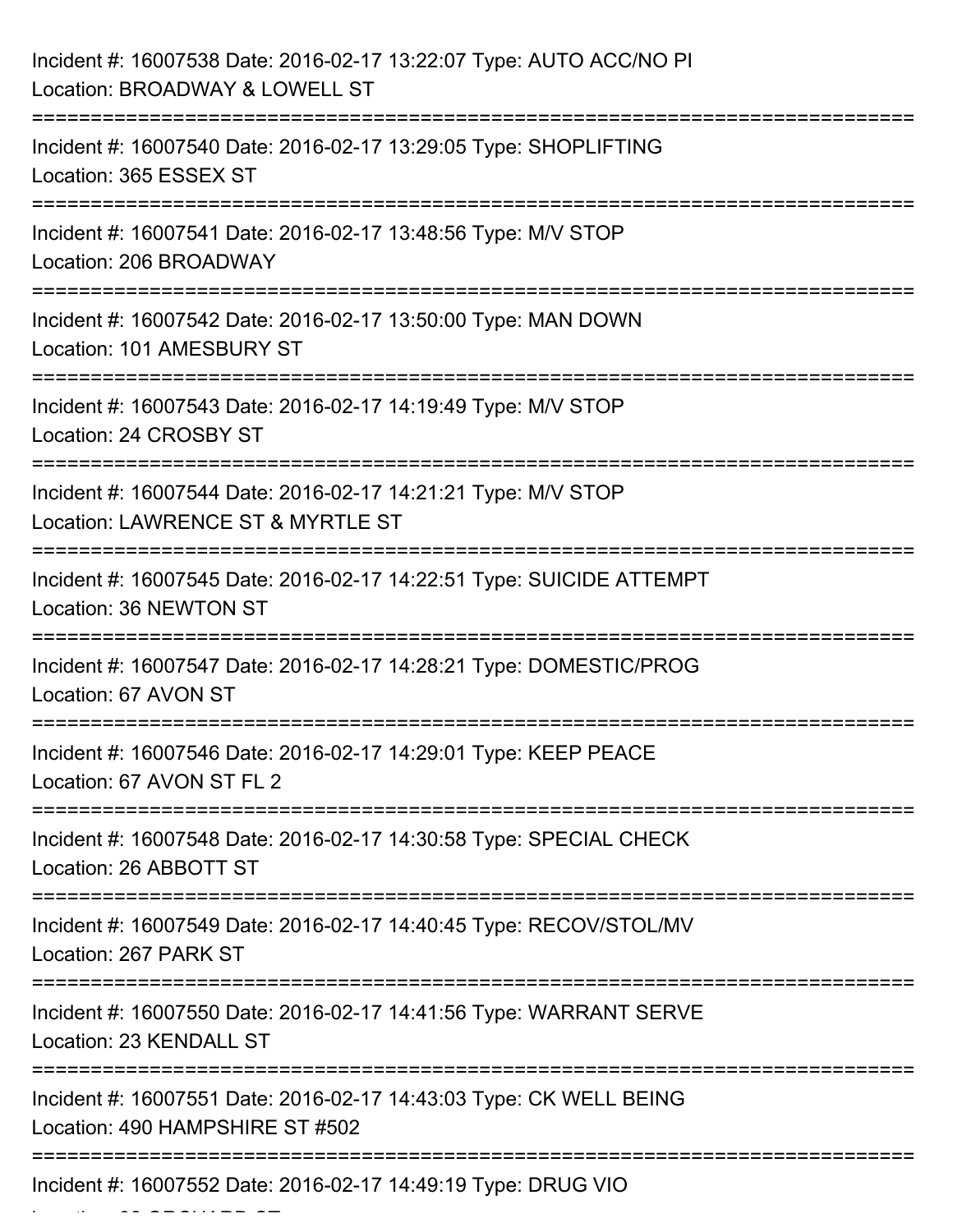| Incident #: 16007553 Date: 2016-02-17 14:55:20 Type: DISTURBANCE<br>Location: EXCHANGE ST & PARK ST |
|-----------------------------------------------------------------------------------------------------|
| Incident #: 16007554 Date: 2016-02-17 15:01:20 Type: DOMESTIC/PROG<br>Location: 41 BERKELEY ST #17  |
| Incident #: 16007555 Date: 2016-02-17 15:03:59 Type: M/V STOP<br>Location: LAWRENCE ST & TRENTON ST |
| Incident #: 16007556 Date: 2016-02-17 15:14:20 Type: UNWANTEDGUEST<br>Location: 151 HAMPSHIRE ST    |
| Incident #: 16007557 Date: 2016-02-17 15:20:04 Type: M/V STOP<br>Location: 348 LAWRENCE ST          |
| Incident #: 16007558 Date: 2016-02-17 15:41:41 Type: M/V STOP<br>Location: HAMPSHIRE ST & MARION AV |
| Incident #: 16007559 Date: 2016-02-17 15:56:08 Type: MEDIC SUPPORT<br>Location: 481 HAVERHILL ST    |
| Incident #: 16007560 Date: 2016-02-17 15:58:08 Type: ALARM/BURG<br>Location: 343 S BROADWAY         |
| Incident #: 16007561 Date: 2016-02-17 15:58:27 Type: M/V STOP<br>Location: ISLAND ST & UNION ST     |
| Incident #: 16007562 Date: 2016-02-17 16:02:22 Type: M/V STOP<br>Location: METHUEN ST & UNION ST    |
| Incident #: 16007563 Date: 2016-02-17 16:04:39 Type: M/V STOP<br>Location: 27 LAWRENCE ST           |
| Incident #: 16007564 Date: 2016-02-17 16:08:05 Type: RECOV/STOL/MV<br><b>Location: GRAFTON ST</b>   |
| Incident #: 16007565 Date: 2016-02-17 16:11:25 Type: M/V STOP<br>Location: FRANKLIN ST & METHUEN ST |
|                                                                                                     |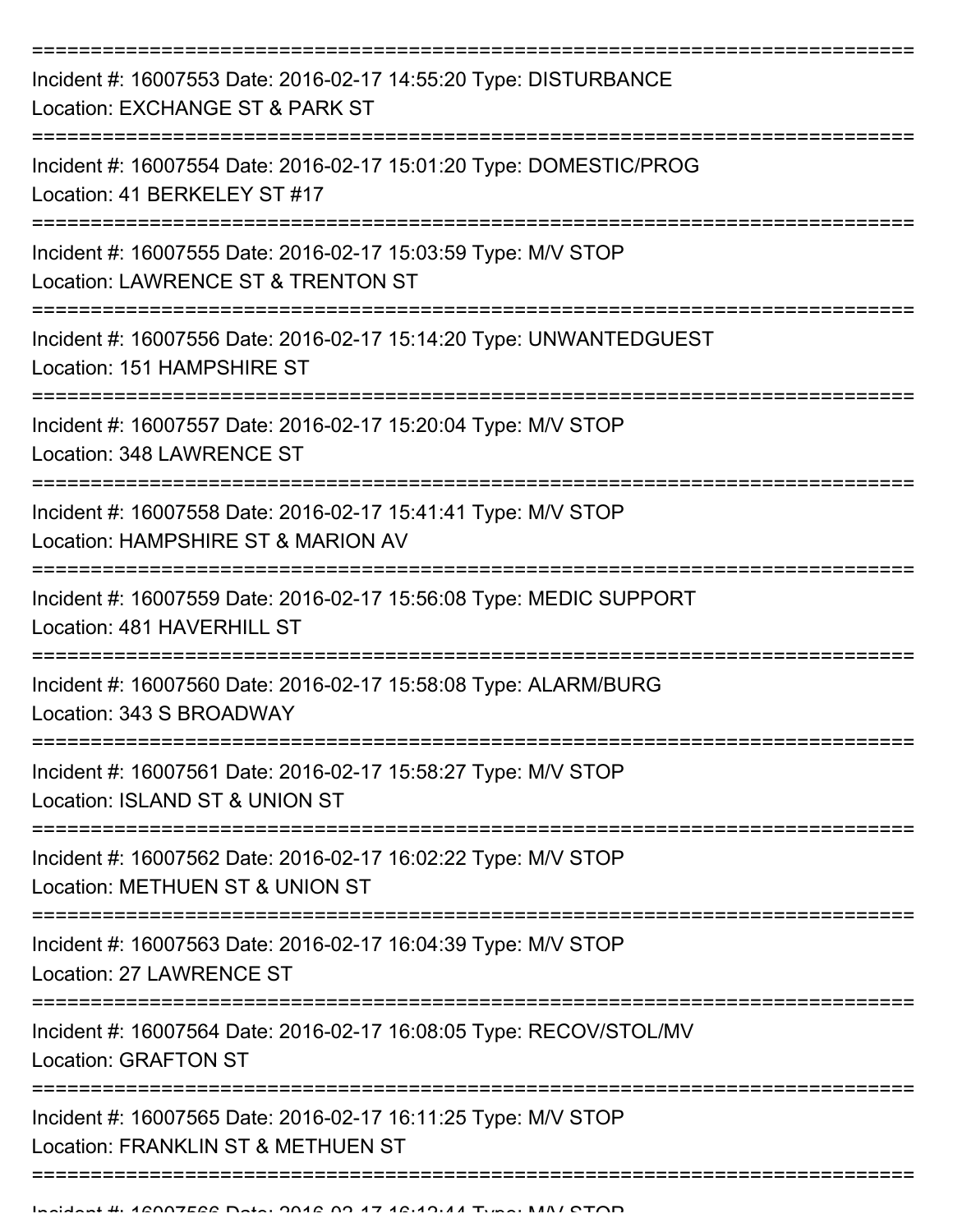Location: 434 S BROADWAY

| Incident #: 16007567 Date: 2016-02-17 16:13:15 Type: M/V STOP<br>Location: AMESBURY ST & ESSEX ST      |
|--------------------------------------------------------------------------------------------------------|
| Incident #: 16007568 Date: 2016-02-17 16:15:53 Type: AUTO ACC/UNK PI<br>Location: ELM ST & NEWBURY ST  |
| Incident #: 16007569 Date: 2016-02-17 16:18:00 Type: M/V STOP<br>Location: BROADWAY & COMMON ST        |
| Incident #: 16007570 Date: 2016-02-17 16:28:45 Type: M/V STOP<br>Location: 201 HAVERHILL ST            |
| Incident #: 16007571 Date: 2016-02-17 16:30:06 Type: M/V STOP<br>Location: BROADWAY & LOWELL ST        |
| Incident #: 16007572 Date: 2016-02-17 16:36:06 Type: DISTURBANCE<br>Location: 67 AVON ST               |
| Incident #: 16007574 Date: 2016-02-17 16:37:37 Type: M/V STOP<br>Location: MERRIMACK ST & S UNION ST   |
| Incident #: 16007573 Date: 2016-02-17 16:37:46 Type: AUTO ACC/UNK PI<br>Location: ESSEX ST & WARREN ST |
| Incident #: 16007575 Date: 2016-02-17 16:40:33 Type: M/V STOP<br>Location: 359 BROADWAY                |
| Incident #: 16007576 Date: 2016-02-17 16:48:53 Type: LOST PROPERTY<br>Location: 67 FERRY ST            |
| Incident #: 16007577 Date: 2016-02-17 16:53:50 Type: MEDIC SUPPORT<br>Location: 49 BODWELL ST          |
| Incident #: 16007578 Date: 2016-02-17 17:14:54 Type: HIT & RUN M/V<br>Location: HAVERHILL ST & WEST ST |
| Incident #: 16007579 Date: 2016-02-17 17:28:30 Type: M/V STOP<br>Location: MANCHESTER ST & WEST ST     |
|                                                                                                        |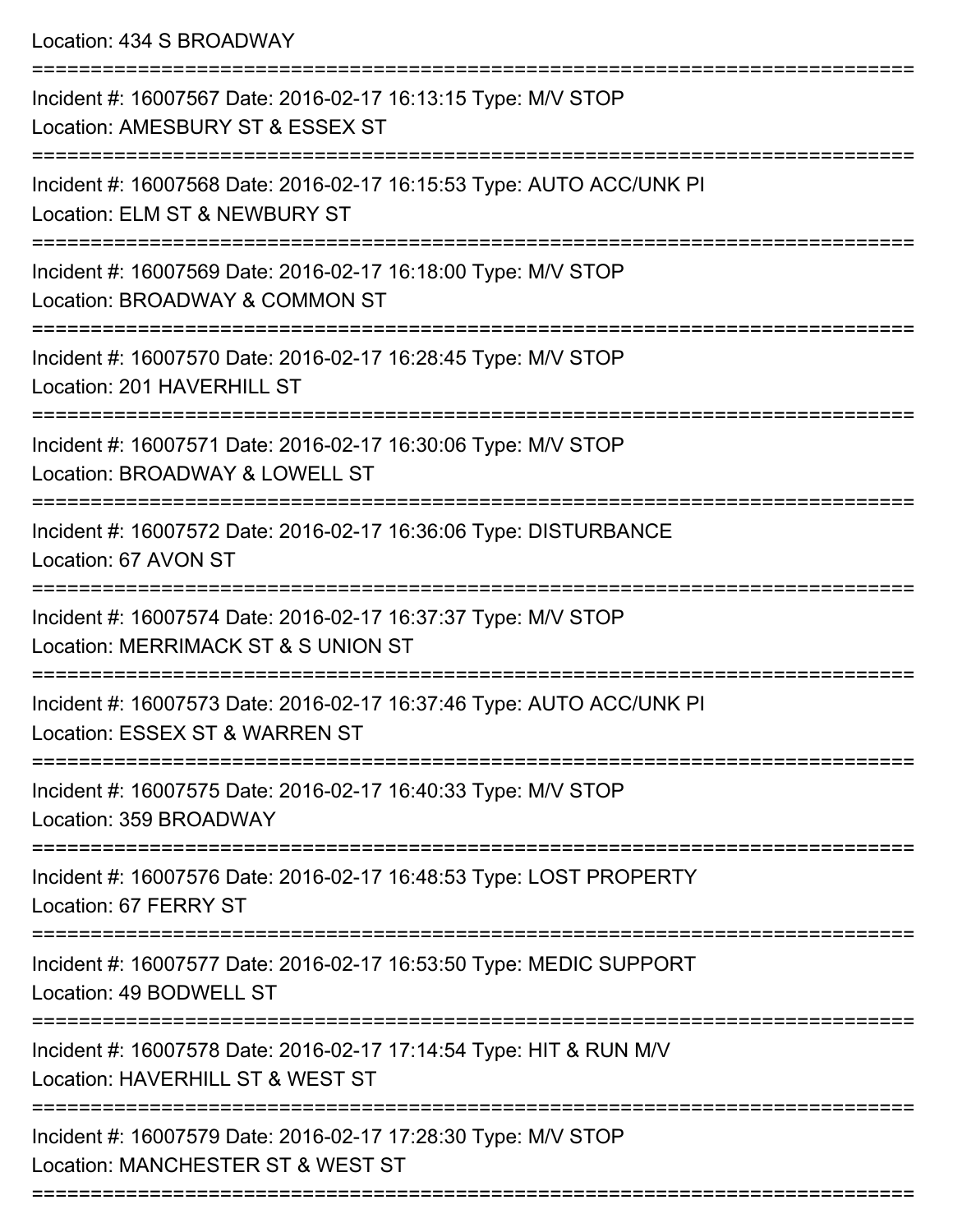Location: 6 HOME ST

| Incident #: 16007581 Date: 2016-02-17 17:36:25 Type: M/V STOP<br>Location: 205 BROADWAY<br>-------------                  |
|---------------------------------------------------------------------------------------------------------------------------|
| Incident #: 16007582 Date: 2016-02-17 17:54:21 Type: M/V STOP<br>Location: HAMPSHIRE ST & LEBANON ST                      |
| Incident #: 16007583 Date: 2016-02-17 17:55:08 Type: M/V STOP<br>Location: BROADWAY & LOWELL ST                           |
| Incident #: 16007584 Date: 2016-02-17 17:59:29 Type: M/V STOP<br>Location: BROADWAY & LOWELL ST                           |
| Incident #: 16007585 Date: 2016-02-17 18:00:04 Type: M/V STOP<br>Location: BROADWAY & LOWELL ST                           |
| Incident #: 16007586 Date: 2016-02-17 18:00:33 Type: M/V STOP<br>Location: BROADWAY & LOWELL ST                           |
| Incident #: 16007587 Date: 2016-02-17 18:01:28 Type: M/V STOP<br>Location: BREEN, JOHN MEMORIAL FUNERAL / 122 AMESBURY ST |
| Incident #: 16007588 Date: 2016-02-17 18:07:05 Type: M/V STOP<br>Location: BROADWAY & LOWELL ST                           |
| Incident #: 16007589 Date: 2016-02-17 18:07:54 Type: M/V STOP<br>Location: BROADWAY & LOWELL ST                           |
| Incident #: 16007590 Date: 2016-02-17 18:14:32 Type: HIT & RUN M/V<br>Location: MERRIMACK ST & S BROADWAY                 |
| Incident #: 16007591 Date: 2016-02-17 18:18:16 Type: DISORDERLY<br><b>Location: SYLVESTER ST</b>                          |
| Incident #: 16007592 Date: 2016-02-17 18:28:14 Type: M/V STOP<br>Location: FARLEY ST & S BROADWAY                         |
| Incident #: 16007594 Date: 2016-02-17 18:28:33 Type: SERVE 209A<br>Location: 70 CRESCENT ST                               |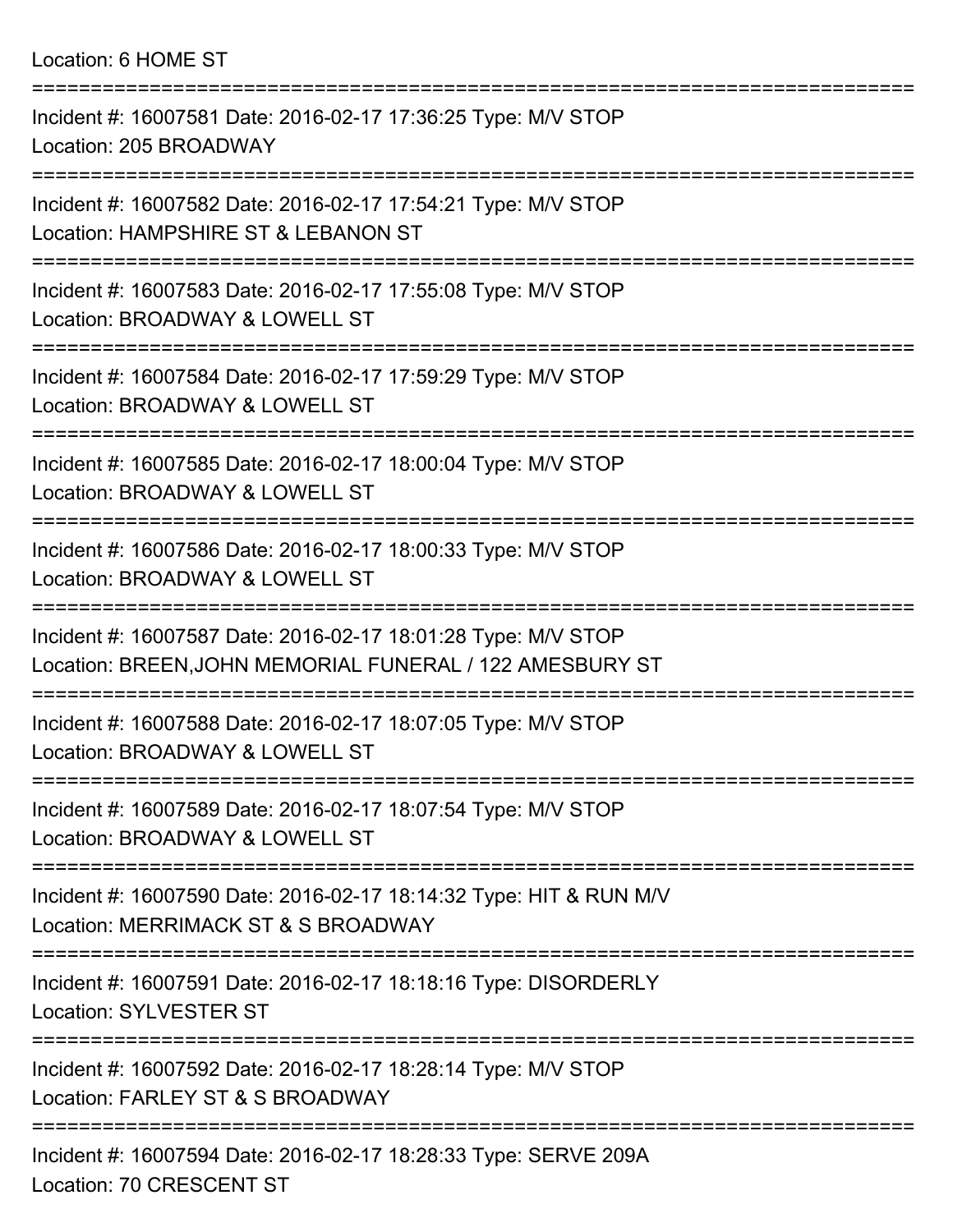| Incident #: 16007593 Date: 2016-02-17 18:28:40 Type: M/V STOP<br>Location: KINGSTON ST & S BROADWAY    |
|--------------------------------------------------------------------------------------------------------|
| Incident #: 16007596 Date: 2016-02-17 18:31:41 Type: TRESPASSING<br>Location: 146 MARGIN ST            |
| Incident #: 16007595 Date: 2016-02-17 18:31:54 Type: M/V STOP<br>Location: BROADWAY & LOWELL ST        |
| Incident #: 16007597 Date: 2016-02-17 18:42:39 Type: M/V STOP<br>Location: COMMON ST & NEWBURY ST      |
| Incident #: 16007598 Date: 2016-02-17 18:48:02 Type: M/V STOP<br>Location: PARKER ST & SALEM ST        |
| Incident #: 16007599 Date: 2016-02-17 18:50:26 Type: M/V STOP<br>Location: ARLINGTON ST & LAWRENCE ST  |
| Incident #: 16007600 Date: 2016-02-17 18:54:01 Type: M/V STOP<br>Location: LAKE ST & WASHINGTON ST     |
| Incident #: 16007601 Date: 2016-02-17 18:55:59 Type: M/V STOP<br>Location: S BROADWAY & SHATTUCK ST    |
| Incident #: 16007602 Date: 2016-02-17 18:56:42 Type: LARCENY/PAST<br>Location: 107 SUMMER ST           |
| Incident #: 16007603 Date: 2016-02-17 19:02:15 Type: M/V STOP<br>Location: AMES ST & PROVIDENCE ST     |
| Incident #: 16007604 Date: 2016-02-17 19:08:32 Type: M/V STOP<br>Location: E HAVERHILL ST & SARGENT ST |
| Incident #: 16007605 Date: 2016-02-17 19:16:19 Type: M/V STOP<br>Location: COMMON ST & HAMPSHIRE ST    |
| Incident #: 16007606 Date: 2016-02-17 19:23:34 Type: M/V STOP<br>Location: HAVERHILL ST & JACKSON ST   |
| Incident #: 16007607 Date: 2016-02-17 19:27:24 Type: M/V STOP                                          |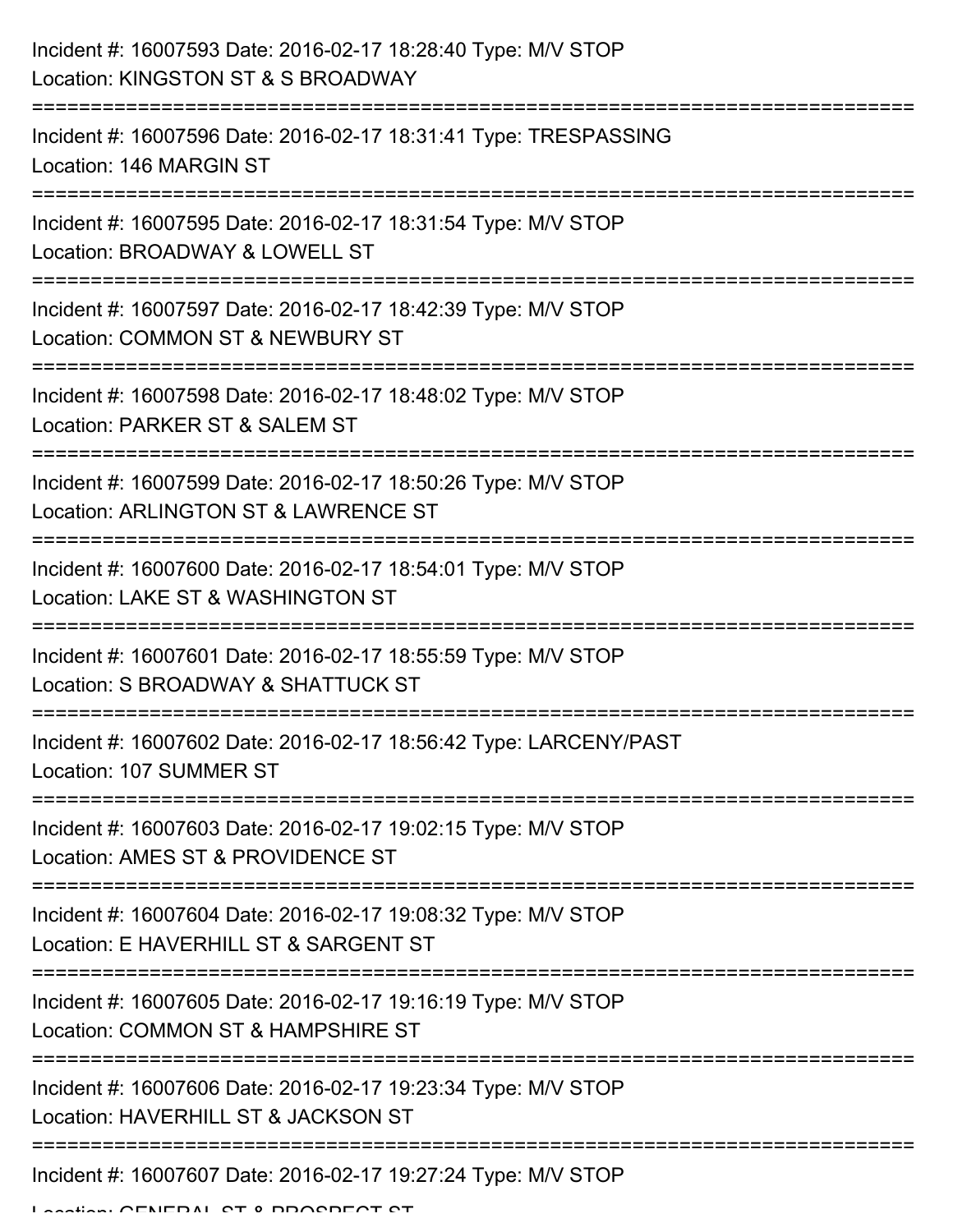| Incident #: 16007608 Date: 2016-02-17 19:48:35 Type: FIGHT<br>Location: 65 MYRTLE ST                       |
|------------------------------------------------------------------------------------------------------------|
| Incident #: 16007609 Date: 2016-02-17 20:16:57 Type: M/V STOP<br>Location: DURHAM ST & S BROADWAY          |
| Incident #: 16007610 Date: 2016-02-17 20:34:15 Type: MISSING PERS<br>Location: 1 TREMONT ST #8             |
| Incident #: 16007611 Date: 2016-02-17 20:52:28 Type: FIGHT<br>Location: 77 S UNION ST                      |
| Incident #: 16007612 Date: 2016-02-17 20:53:52 Type: SHOTS FIRED<br>Location: MAY ST & RESERVOIR ST        |
| Incident #: 16007613 Date: 2016-02-17 21:22:41 Type: MAL DAMAGE<br>Location: 353 WATER ST                  |
| Incident #: 16007614 Date: 2016-02-17 21:26:37 Type: DISTURBANCE<br>Location: GENERAL ST & UNION ST        |
| Incident #: 16007615 Date: 2016-02-17 21:29:30 Type: DISTURBANCE<br>Location: 40 BELLEVUE ST FL 2          |
| Incident #: 16007616 Date: 2016-02-17 22:08:17 Type: M/V STOP<br>Location: DAISY ST & HOLLY ST             |
| Incident #: 16007617 Date: 2016-02-17 22:16:06 Type: HIT & RUN M/V<br>Location: HIGHGATE ST & RESERVOIR ST |
| Incident #: 16007618 Date: 2016-02-17 22:38:14 Type: HIT & RUN M/V<br>Location: 90 LOWELL ST               |
| Incident #: 16007619 Date: 2016-02-17 22:41:32 Type: WARRANT SERVE<br>Location: 76 AMES ST                 |
| Incident #: 16007620 Date: 2016-02-17 23:00:09 Type: AUTO ACC/UNK PI<br>Location: ANDOVER ST & S UNION ST  |
| Incident #: 16007621 Date: 2016-02-17 23:01:35 Type: M/V STOP                                              |